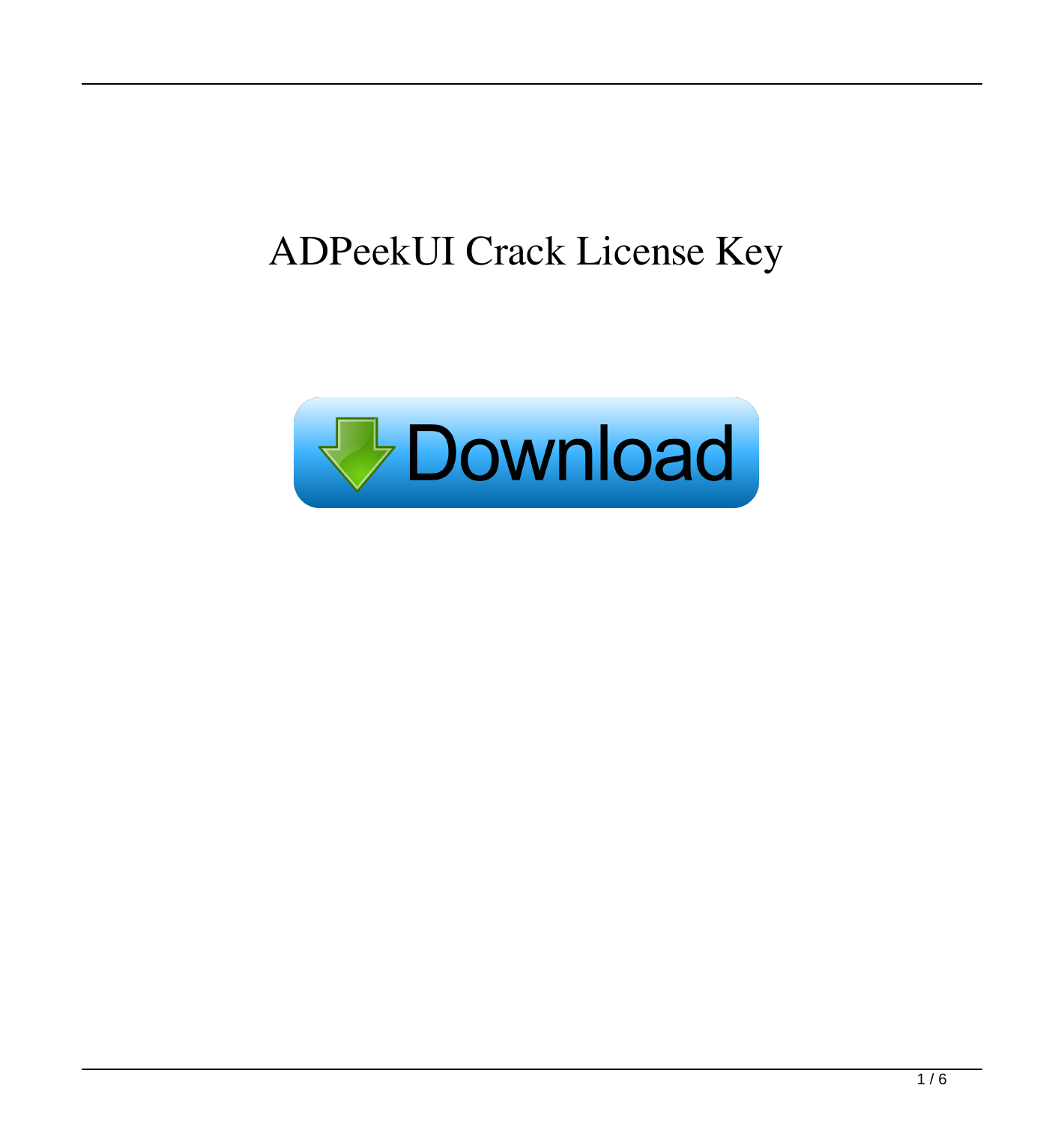# **ADPeekUI Crack+ [32|64bit]**

ADPeekUI is an advanced utility that has an advanced algorithm for Active Directory (AD) querying. It can be used by network professionals and domain administrators to find a number of services running on computers, including DHCP and FTP servers, print servers, and other system services. ADPeekUI is a single-file utility designed to give a professional look to its user interface. The installation program decompresses it to the specified location of your computer hard disk. It provides a fast, user-friendly, and simple-to-use interface. It allows you to search Active Directory for domain names, servers, services, and IP addresses. It also provides a built-in DNS query cache, so your results will be fast and accurate. You can quickly select services running on hosts from domain groups, zones, computers, and computers in your workgroup, and to find related Windows services. It can find and list the services running on all computers and servers in Active Directory (AD) as well as on all domain controllers (DCs). Once you locate the server, you can view the configuration, running processes, and security settings for the service. You can select individual computer names and groups, domain users and domains, and members of any group. You can search for specific information in Active Directory about a computer, a server, a service, a DNS entry, a group, or a user, domain, and computer name. You can specify to exclude some information. You can even search for servers that do not have any information, giving you the ability to save a large amount of time and bandwidth in finding a specific server. With ADPeekUI, you can specify a search scope, which can be used to search for different attributes, as well as the type of information. The ADPeekUI user interface is very easy to use. You can save your search as a favorite, so you can easily find your information at a later time. Optionally, you can export your results to a list of spreadsheet sheets. You can then export the spreadsheet to a variety of applications that can read Excel files. A table of contents can be added to the spreadsheet file, so it can be quickly and easily located later. The program can create a single, as well as a multi-sheet spreadsheet file, and can be saved as a TXT file that can be opened in a web browser. You can create a bookmark for the table of contents. It is used to easily find Active Directory services on domain controllers and workst

### **ADPeekUI With Registration Code (April-2022)**

Multiple selection. Related News It is a common practice for modern businesses to employ an elaborate information system, be it a database, a content management system or an email distribution system. These systems can be quite effective at facilitating the transfer of information throughout the organization. But how do we know that these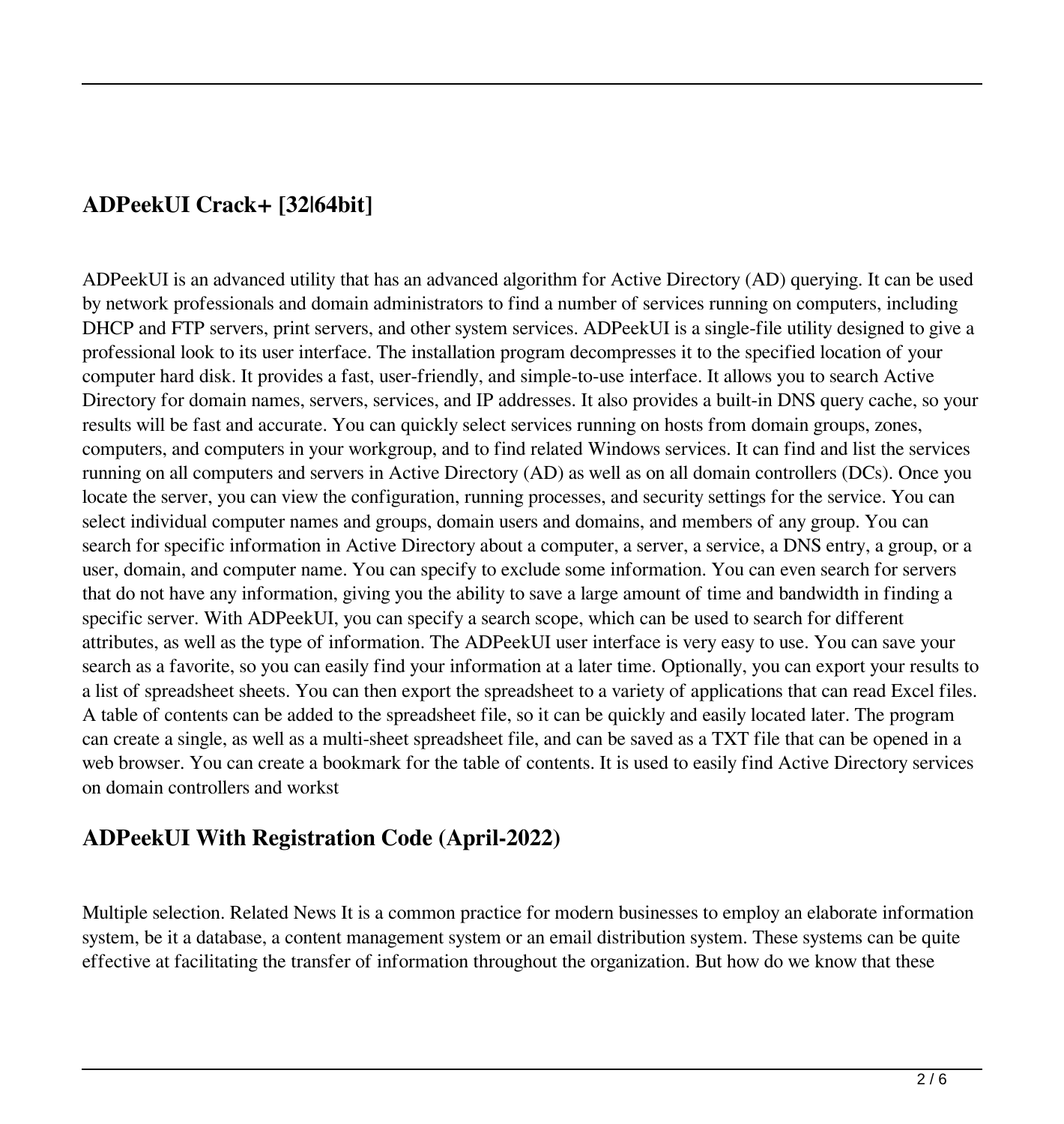systems are always 100% secure? The answer to that question is to employ an information security system. That way, you will always be sure that the information that you need is safely stored and that no one will be able to steal it. In short, information security involves ensuring that all the pieces of information that your company needs to function, are safely stored and secure at all times. It is a common practice for modern businesses to employ an elaborate information system, be it a database, a content management system or an email distribution system. These systems can be quite effective at facilitating the transfer of information throughout the organization. But how do we know that these systems are always 100% secure? The answer to that question is to employ an information security system. That way, you will always be sure that the information that you need is safely stored and that no one will be able to steal it. In short, information security involves ensuring that all the pieces of information that your company needs to function, are safely stored and secure at all times. Image source: Pixabay One of the most basic ways that information security is achieved is by ensuring that your organization has sufficient access control. Most of us are quite aware of the fact that access control gives users access to only what they are supposed to see and do. By simply limiting the access to the right information, you are able to ensure that your organization always stays safe. Another way that you can ensure that your information security system is always in its prime is to ensure that it has an accurate backup system in place. An accurate backup is one that is constantly used so that in the event of any unforeseen circumstances, you can always access the information that was lost. The benefits that information security systems bring to businesses are too numerous to count. Some of the more obvious benefits that these systems bring to companies include the following: Avoids data breaches. Avoids data theft. Avoids financial losses. Avoids the risk of penalties that may follow data breaches. However, the true potential of information security systems can only be realized when you manage to ensure that your organization always stays safe. A safe organization is one that 77a5ca646e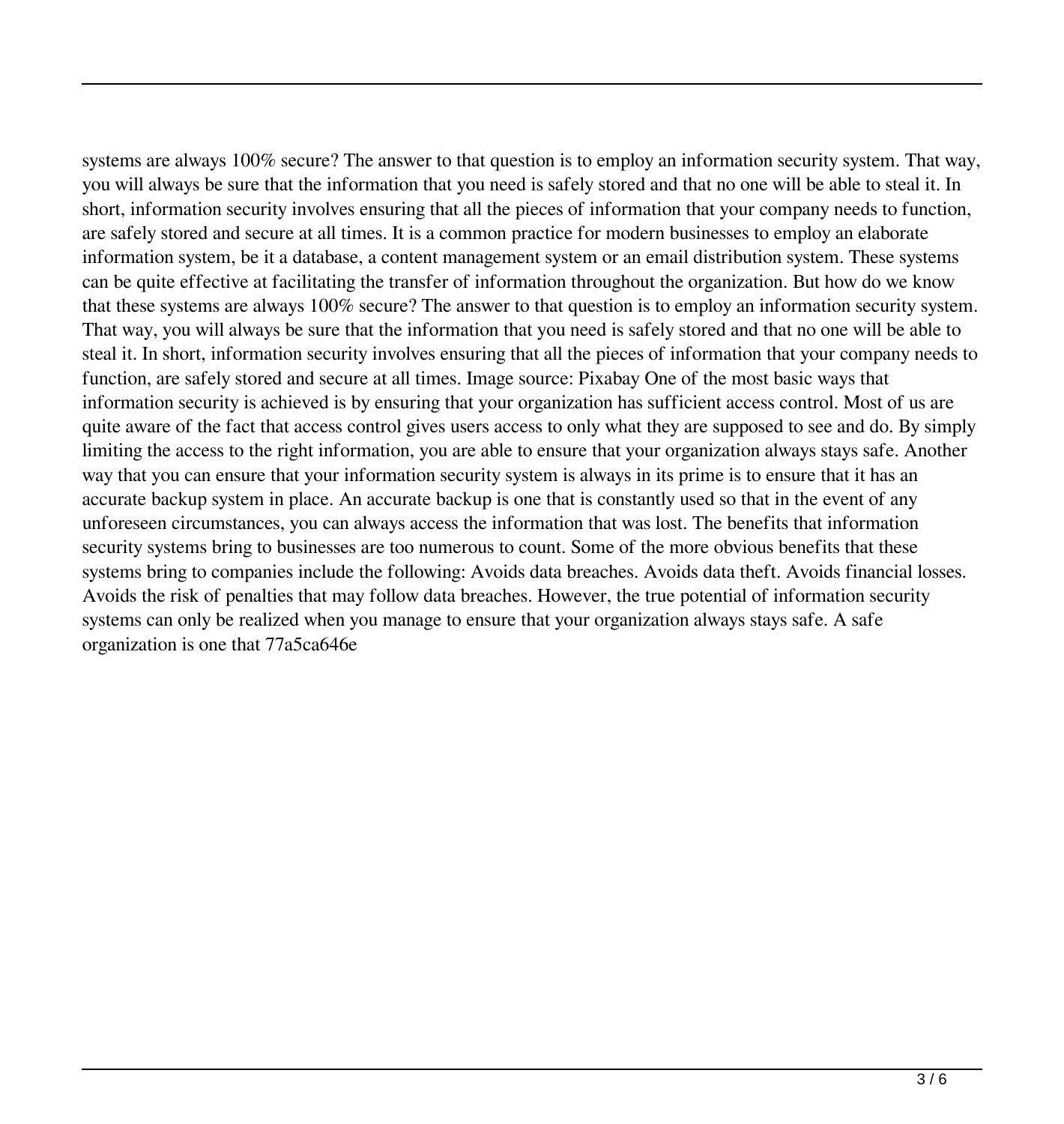#### **ADPeekUI With Serial Key Free**

ADPeekUI is a lightweight piece of software designed to help you simplify the query operation of the Active Directory and enables you to retrieve the IP addresses of the hosts in just a few clicks. Quick installation and userfriendly interface The setup is a swift and straightforward process that entails decompressing the archive in any desired location of your hard drive. In spite of the role of the application, you will be happy to learn that you do not need to configure it and hence, you can start using it right away. The program is optimized so that it detects the name of the Active Directory name automatically. Then again, you can also enter it manually, in case the automatic function does not provide the desired results. The tool comes with an intuitive and clean interface that is unlikely to give you any troubles, regardless of your level of your experience with similar utilities. Displays the results and errors in two separate panels Functionality-wise, the application is as simple to use as it looks. To put it simply, you can specify your credentials along with the domain name, hit the Submit button and the app does the rest. The program displays the results in the dedicated panels along with the errors that it encountered during the query. It is worth mentioning that the app comes with a basic filter option so that you can find the Active Directory using information you only know partially. More accurately, you can search for the AD by typing in a keyword that it is included in the start, end or within the domain's name. A useful AD scanning tool for IT administrators All things considered, ADPeekUI is a specialized tool that enables IT professionals and network administrators to perform AD searches and get the IPs of the logged hosts quickly and effortlessly. ADPeekUI is a lightweight piece of software designed to help you simplify the query operation of the Active Directory and enables you to retrieve the IP addresses of the hosts in just a few clicks. Quick installation and user-friendly interface The setup is a swift and straightforward process that entails decompressing the archive in any desired location of your hard drive. In spite of the role of the application, you will be happy to learn that you do not need to configure it and hence, you can start using it right away. The program is optimized so that it detects the name of the Active Directory name automatically. Then again, you can also enter it manually, in case the automatic function does not provide the desired results. The tool comes with an intuitive and clean interface that is unlikely to give you any

#### **What's New In ADPeekUI?**

ADPeekUI is a lightweight piece of software designed to help you simplify the query operation of the Active Directory and enables you to retrieve the IP addresses of the hosts in just a few clicks. Quick installation and user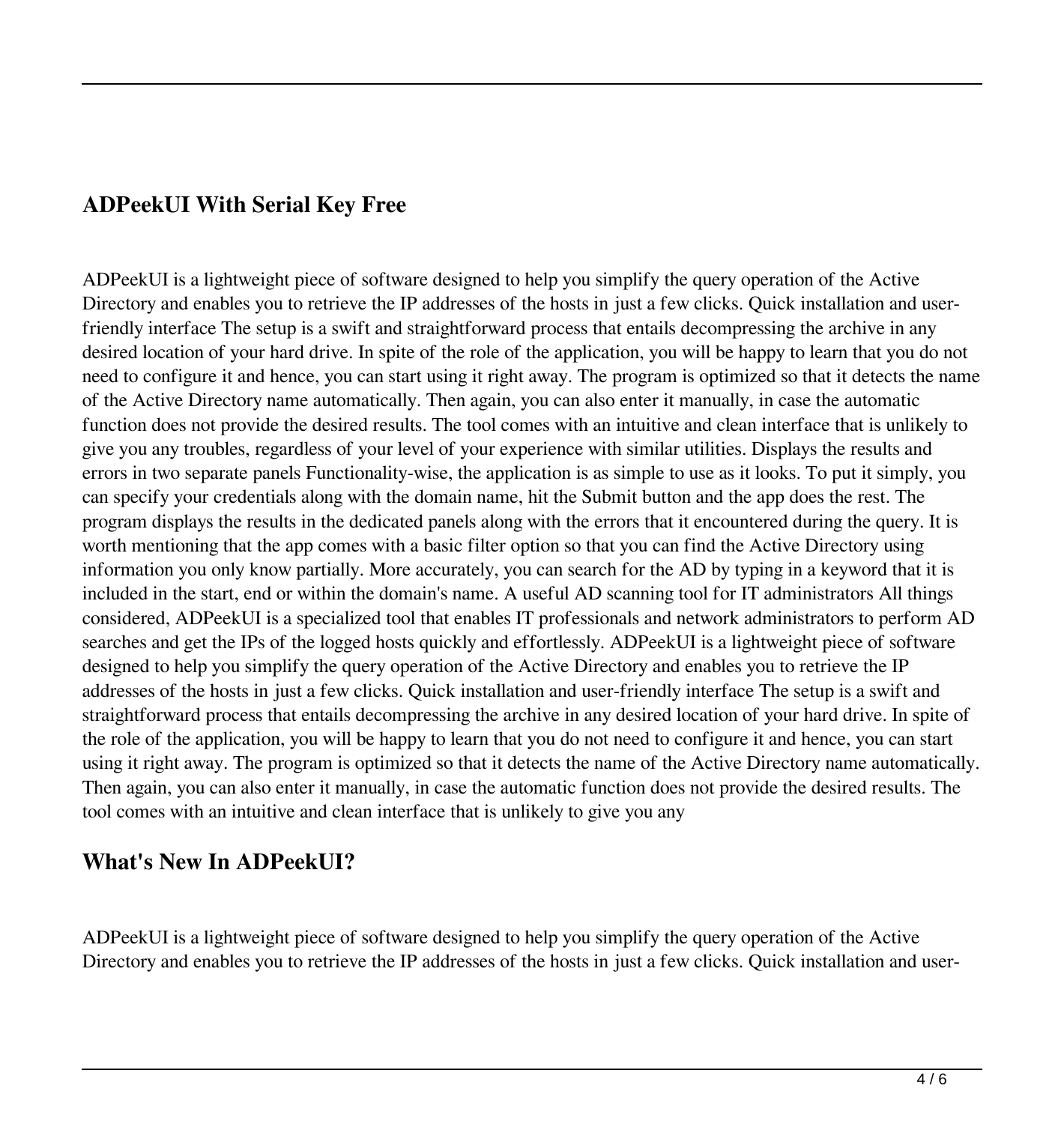friendly interface The setup is a swift and straightforward process that entails decompressing the archive in any desired location of your hard drive. In spite of the role of the application, you will be happy to learn that you do not need to configure it and hence, you can start using it right away. The program is optimized so that it detects the name of the Active Directory name automatically. Then again, you can also enter it manually, in case the automatic function does not provide the desired results. The tool comes with an intuitive and clean interface that is unlikely to give you any troubles, regardless of your level of your experience with similar utilities. Displays the results and errors in two separate panels Functionality-wise, the application is as simple to use as it looks. To put it simply, you can specify your credentials along with the domain name, hit the Submit button and the app does the rest. The program displays the results in the dedicated panels along with the errors that it encountered during the query. It is worth mentioning that the app comes with a basic filter option so that you can find the Active Directory using information you only know partially. More accurately, you can search for the AD by typing in a keyword that it is included in the start, end or within the domain's name. A useful AD scanning tool for IT administrators All things considered, ADPeekUI is a specialized tool that enables IT professionals and network administrators to perform AD searches and get the IPs of the logged hosts quickly and effortlessly. MachoSpace MachoSpace To create a network device's device description for the Device Manager that will be able to display the device data within a simplified fashion, the user must simply enter the information of the device. Tools for network management can be classified into the following categories: - Management and Monitoring Tools. - Tools to work with switches - Tools to work with routers MachoSpace MachoSpace Software quality is a highly valuable asset for any company. So before using any software, it is important to find out whether the software is good or bad, due to the fact that if the software is bad it could negatively impact the user experience. One of the most common sources that users find out whether the software is good or bad, is to take the feedback from the user community of the software. User reviews are very important, because they give the user a chance to rate the product and explain whether it is good or bad. Such reviews exist in almost every category of softwares and they help users to make their decision to choose what to buy, but user reviews do not always have 100% accuracy